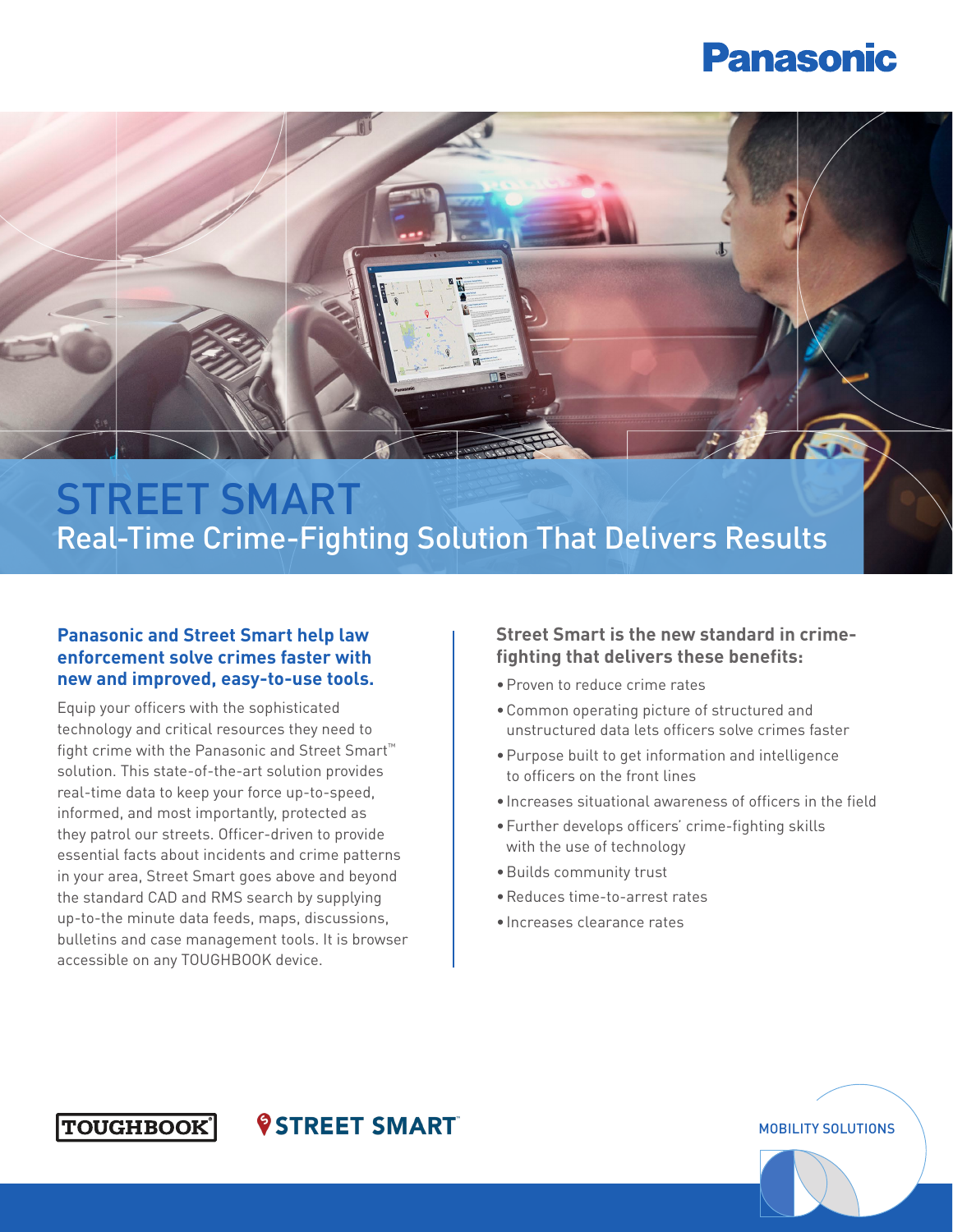

### **MAP VIEWER**

Tired of waiting days or weeks to piece together incidents and identify patterns? With the Street Smart Map Viewer, you know exactly where crimes and offenders are located in your area. Color-coded dots, customizable icons and time slice views let you organize and categorize information while our Esri-based map viewer leverages both commercial and organizational maps to ensure your data is 100% accurate every time. With improved mapping tools, users have the ability to set their personal profile to save zoom settings and set default displayed map layers. This allows officers to more effectively visualize emerging trends and crime patterns. Officers will have the situational awareness they need to solve crimes faster while patrolling the streets.

### **CRIME CONNECTOR**

This feature collects data about people, places, activities and assets and puts it in one end user accessible location. Officers can mine that data in real time to identify associations that are relevant to solving cases. A person can be mentioned in a bulletin, a discussion, a feed, or a crime and Crime Connector will link all the associated records together, making it easier and faster to solve crimes.

Map Viewer lets you instantly visualize the crime data in intuitive map-based views

### **BULLETIN MANAGEMENT**

Our Bulletin Management system alerts your team to important action items and keeps tabs on offenders in your catalog. The system houses real-time data in an easy-to-browse location where officers can immediately access facts and sort them by time and relevance. This feature allows officers to create, edit, comment on, and view relevant bulletins such as:

- •Crime Alert Bulletins
- •Intelligence Bulletins
- •Officer Safety Bulletins
- •Wanted Bulletins
- •External Bulletins from other agencies

Examples might be the notification of an escaped suspect, or a situation that could affect the safety of officers on patrol.



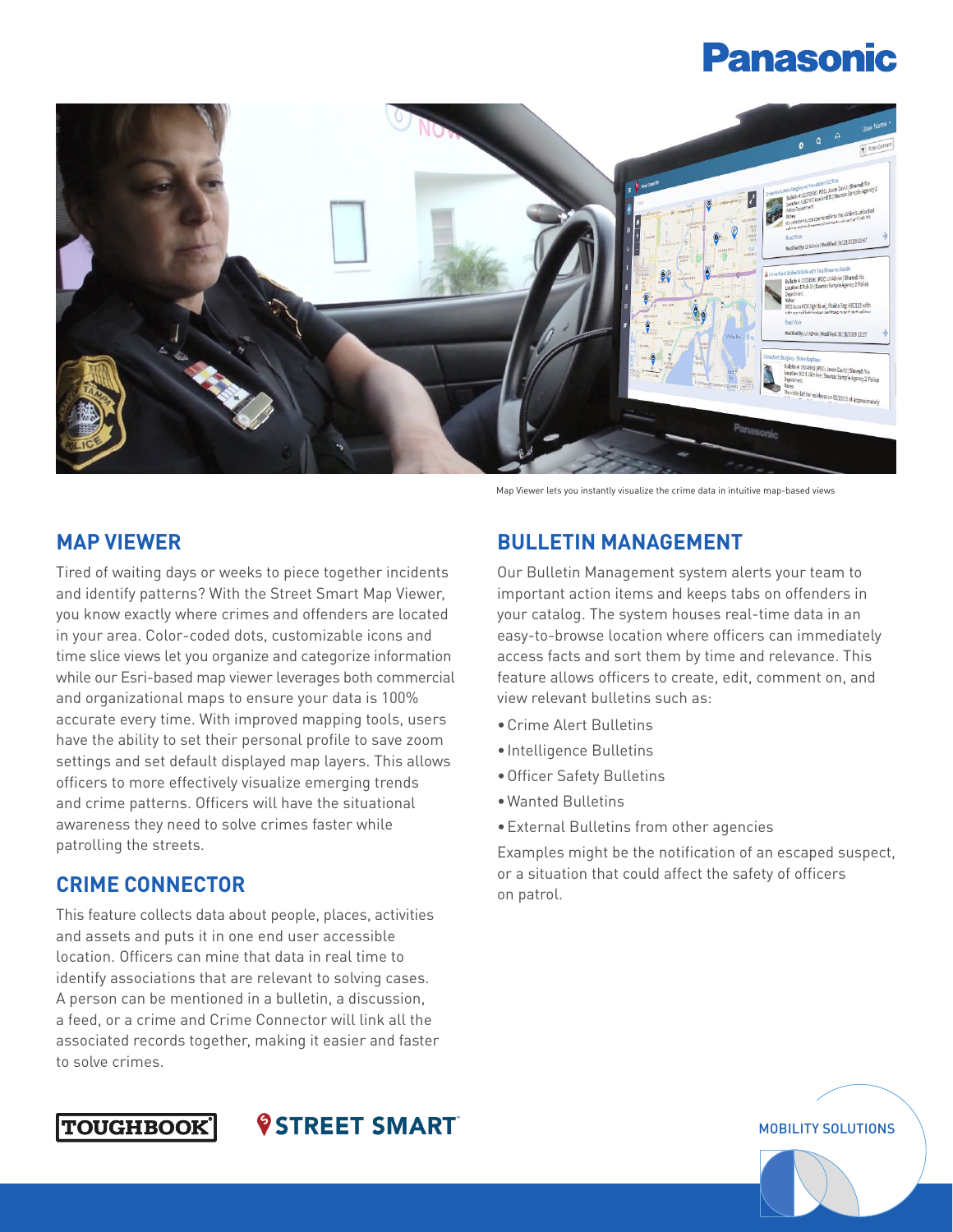### **CRIME-FIGHTING DISCUSSION BOARD**

Are your officers working on a big case or facing an outbreak of similar crimes? The discussion board lets them post original topics or contribute additional information to existing threads to help them collaborate and get answers. In addition to image availability and association, the discussion board is a hotbed for teamwork and critical thinking that brings information to an officer's attention instantly to increase communication and solve cases. The information can be shared with other agencies and other agencies can comment on any discussion, allowing officers to communicate and collaborate with each other across jurisdictions. The discussion can be viewed in card style, data grid, or the information can be viewed on a map, allowing officers to view the information as they see fit.

#### **CASE MANAGEMENT**

Street Smart crime, bulletin and discussion tools offer specific opportunities for continuous case communication and management between internal and external agency partners. This real-time and actionable collaboration from the time-of-offense to time-of-solution creates a knowledge trail to help prevent and solve future crimes typically involving the same MO and the same bad actors. This design helps to lower both agency risk and community risk by building the right information at the right time for the right reason.

#### **CAD DATA VISUALIZATION**

Our efficient system complements traditional CAD/RMS systems with technology to improve your squad's ability to:

- •Evaluate records
- •Determine record validity
- •Qualify crimes

The confirmation of the CAD record is done through the Crime Validation Form, which also accounts for Intel and Street Check data types. We put all the information in front of your team to give officers the ability to capture important data, even if it doesn't correlate to a specific CAD record.

*<u>OSTREET SMART</u>* 



**Street Smart provides real-time, responsive features such as:**

- •Crime-Fighting Discussion Board
- •Map Viewer
- •Bulletin Management
- •Case Management
- •Crime Connector
- •CAD Data Visualization
- •Data Feeds
- •Mobile Device Support
- •Customizable User Profiles
- •Intuitive Dashboard
- •Night Mode
- •Bookmark Queries
- •Full API
- •Localization
- •Search Elasticity

#### **OPTIONAL DATA FEEDS**

Collect, dissect and analyze the crucial data that allows your team to take action and reduce crime. Our data warehouse can store Offender, Juvenile or Home Detentions data feeds to help officers focus a search on localized areas, saving them time and streamlining their investigation. Not only can these records include historical crimes of all known and career offenders in the area, but you can also personalize the solution by importing feeds that are specifically relevant to your agency. This gives officers a solid foundation when starting their investigation and puts them one step ahead. Each officer is their own zone analyst, no longer needing information hierarchies.